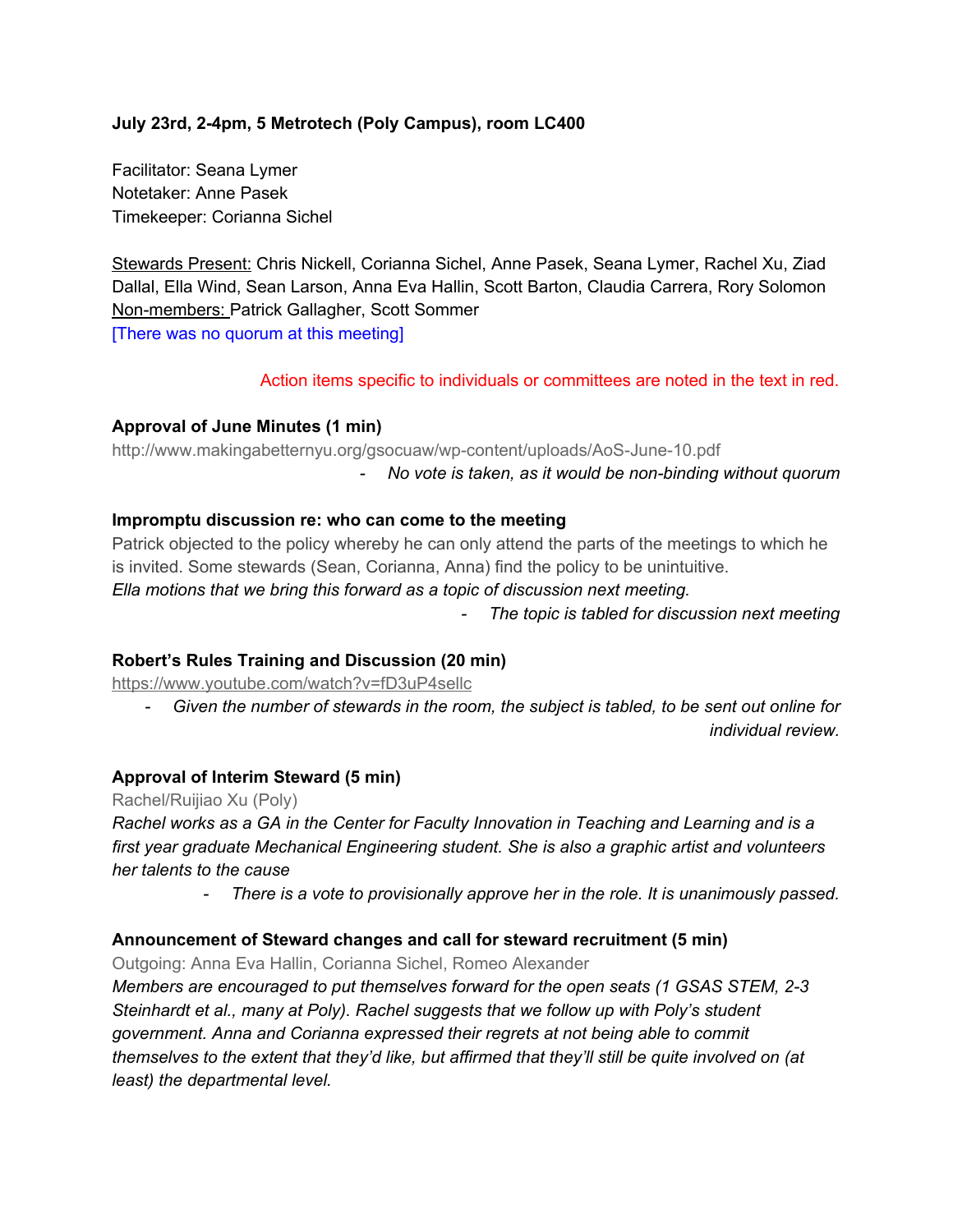### **Standing Committee Reports (10 min)**

Including: Brief highlights of pre-circulated reports, specific motions/resolutions for debate and approval, committee recommendations.

*Bylaws: The BLC wants to draft a resolution on absentee voting (strawpoll to come via email) and to delay the timeline for draft bylaws by a few weeks to allow for more member feedback. Members are encouraged to share their input with the committee.*

 *Bylaws will solicit feedback on its proposals via email Communications: Will hopefully be switching over to Mailchimp next week (our unit will be finally sending its own emails!).*

*Political Solidarity: Has met twice, focused on setting up permanent, reciprocal relations with organizing groups (labor, social justice, at NYU or NYC). It hopes to be "on call" to these groups (providing members for mobilizations, solidarity statements, testimony). GSOC members are encouraged to contact the committee to join the "on call" list. The committee's priorities for the coming year include Black Lives Matter, BDS in NYC, citywide labor solidarity with Fightfor15, and more. It also raised class sizes, the job security of undocumented student workers, and genderneutral bathrooms as examples of issues that don't fall under the contract, but that it believes should be central to the AoS' mobilization work and efforts. It expressed its hopes that the Organizing Committee and Unit Reps will bottom line and work with Political Solidarity to wage effective campaigns against NYU on these issues (a sentiment affirmed by Ella on behalf of Organizing).*

*Contract Enforcement: Appreciation was expressed Patrick's handling of a few canceled language courses (now a Step 2 grievance due to nonresponse) & a canceled Poly course (likely a bigger fight to come re: legality of language regarding contingent enrollment). Patrick stated that the amended bonus list will be sent to NYU later today (with more names surely to follow after).*

## **Discussion: How to coordinate contract enforcement information? (10m)**

We need to find a way to archive and share current and former information about student worker troubles + grievances. We need to find a balance between access and privacy for this important, but often sensitive, information. Options include googledrive folders, & closed listervs or googlegroups (but open to whom?)

*Anne reviewed that we are getting a lot of (potential) grievance requests, and need to find a way to centralize and share information. She proposed a panSteward & staff google drive folder with an ongoing archive of incident reports, organized by School. Corianna added that a singular spreadsheet with every incident cataloged together could provide an important supplement, provided that all names were anonymized for privacy concerns. Scott Sommer noted the value in being able to cross reference incidents across NYU by subject (via metadata). Michelle suggested that the proposal should be delegated to Contract Enforcement, who should clearly articulate a proposed system. Chris proposed a separate googlegroup for distributing news about grievances, in which GSOC stewards and UAW staff would be members. Anna noted that Contract Enforcement is about to lose 3 of its members, but can bottomline coming up with a suggestion to streamlining grievance infosharing/archiving.*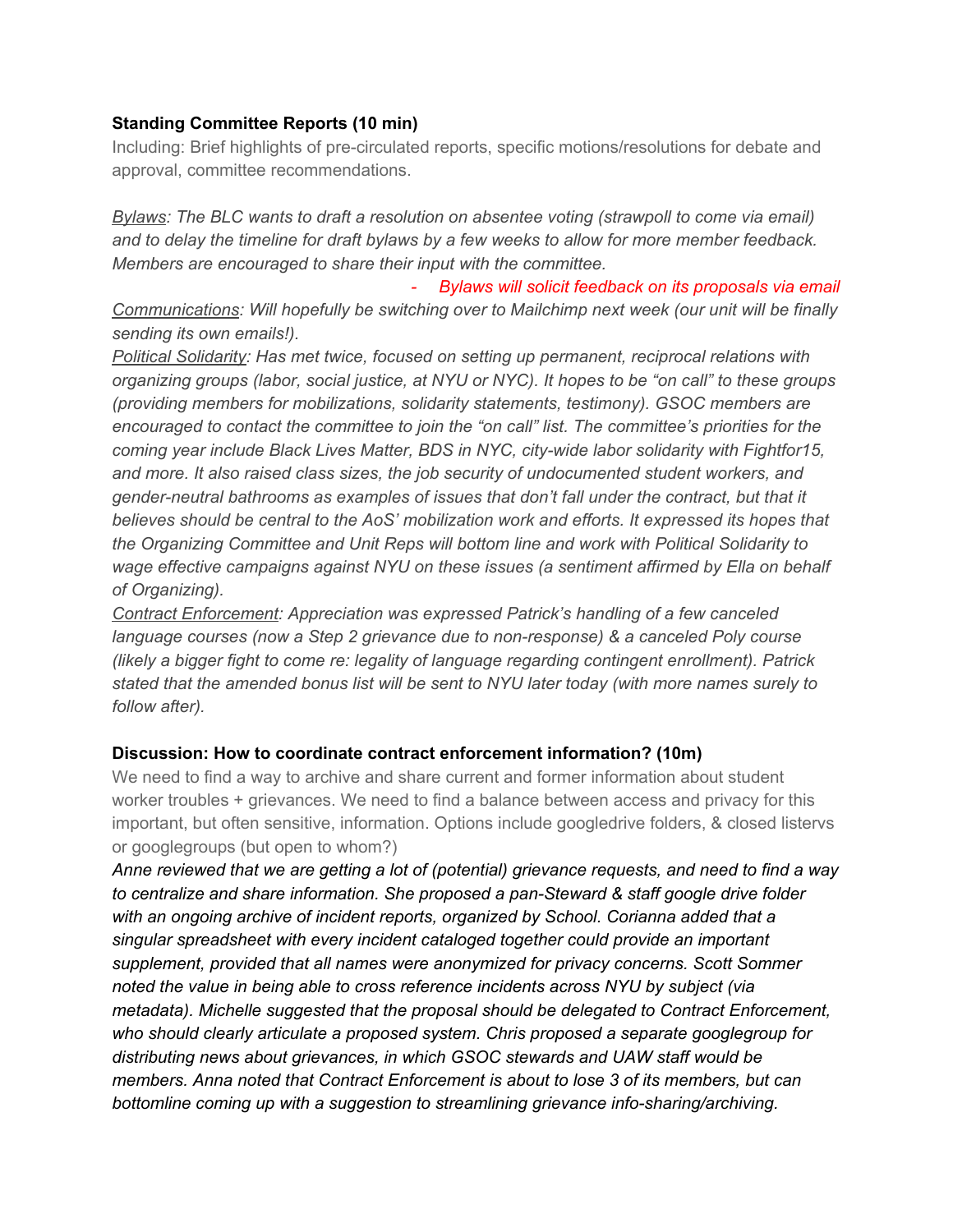# *Delegated to Contract Enforcement, who will integrate this feedback into a comprehensive proposed system.*

## **Card Campaign Discussion (15m)**

Following the meeting of Organizing, Contract Enforcement, and Communications, there's been a desire to review the timeline and list of responsibilities for all committees and stewards-at-large for the current card campaign.

*Anne summarized the recent email thread in which stewards were asked to sign up for particular departments as areas of responsibility for the card drive/bonuses follow up/building the squad system. She expressed disappointment that many stewards did not participate, and asked for feedback on how such asks could be better articulated in the future. Claudia stated that she appreciated receiving email drafts to modify and send along, as it makes the job a bit easier. Claudia, Michelle and Sean said that, even though they did not respond to the request within the timeline, they've flagged it for follow up and fully intend to do so. Scott Barton expressed discomfort at jumping into a role he didn't feel confident in advising, and Chris invited stewards in that position to feel free to forward followups to the unit reps or stewards who have done the union training. Patrick said that longform emails aren't a 1size fits all solution, and could be supplemented with physical conversations (like tabling). Anna affirmed the value of the squad structure, and the need to cultivate departmental relationships for the peer sharing of information. Claudia added that departmental administrators can be good contacts for getting information on recent workers (& that they tend to be on the student's side of things).*

*There was a brief overview of potential tabling sites for student and worker orientations in the Fall. It was noted that Steinhardt and Poly have new student orientations.*

*We expressed a desire to create some posters. Rachel volunteered to create some (digital and otherwise).*

> *Anne will send out squad sign up again. Rachel will make some posters*

#### Resolution to Approve Organizational Chart (15 min)

https://docs.google.com/document/d/10ORRjTQcZ8hLgI988P09GnLtcdMCU5iKk\_w86T1YsKY/ edit?usp=sharing

### *Presented by Anne:*

WHEREAS, Members have expressed confusion regarding the responsibilities, priorities, and authorities of the unit's committee structure (item 7, June Minutes); and WHEREAS, The Bylaws Committee seeks greater input on the organizational structures of GSOC's administration and a means to pilot organizational initiatives prior to their codification in our bylaws; and

WHEREAS, An organizational chart has been drafted and reviewed by the GSOC committee chairs and unit representatives for the purposes of framing expectations for each standing body that will serve as a dynamic, frequently updated companion to both the current Articles of Representation and Elections and future fully executed Bylaws,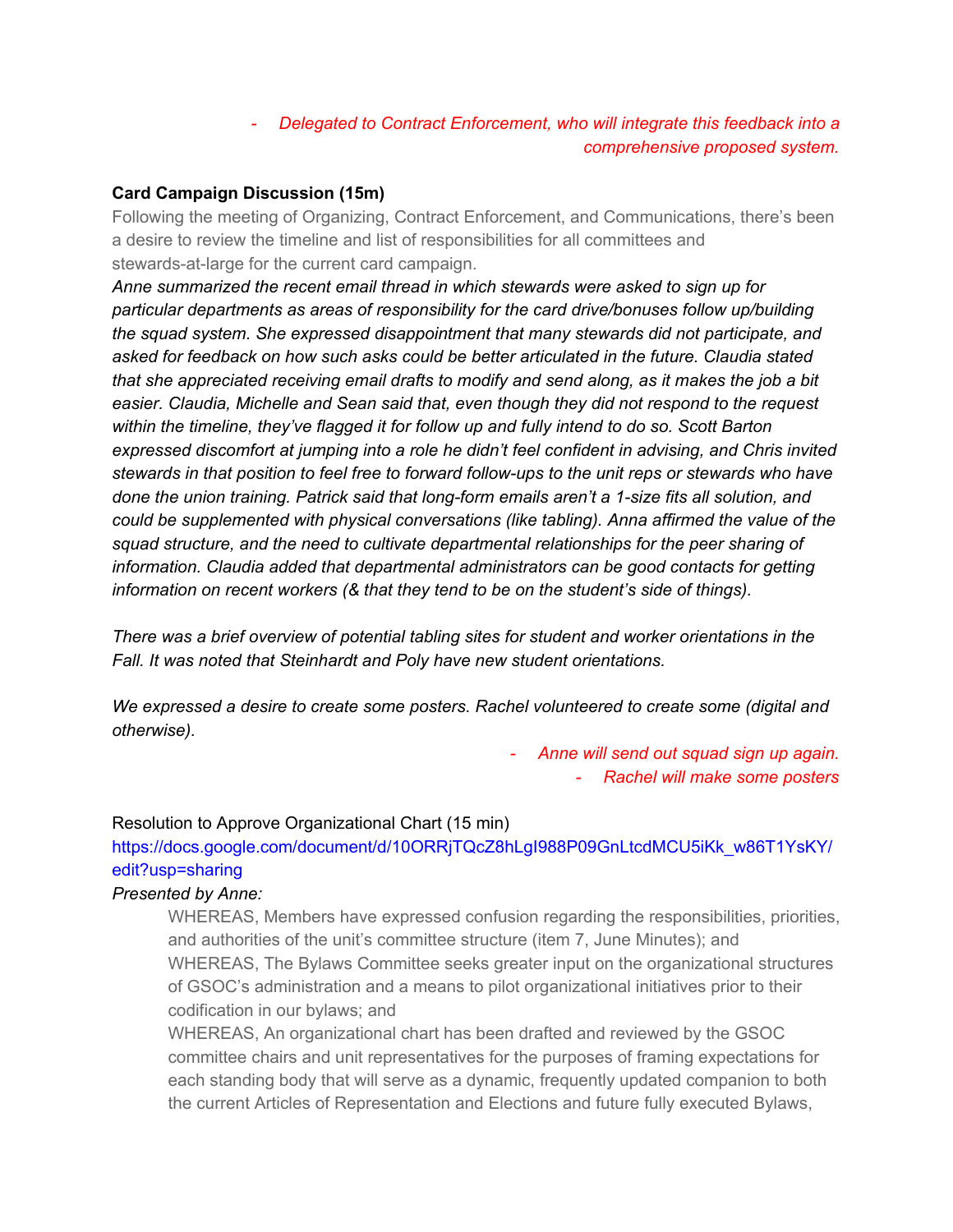with language to be written into those bylaws affirming this relationship between the two documents, therefore

BE IT RESOLVED THAT the Assembly of Stewards approve the organizational chart for this purpose.

*Discussion: Corianna raised the point that RSVPs should go to the Unit Reps (not the Coms Committee). Michelle stated that there's a few small content changes that can be suggested, but that the core structure is effectively stated and valued. Anna stated that the unit rep content should be updated every semester (with the turning of people through the position and possibly changing duties for unit reps).*

*provisional vote: unanimously in favour*

## **Unit Representatives Report (5 mins)**

Including: Brief summary of meetings attended and forthcoming, comments on the state of unit relations with NYU and the Local

*Anne asked Patrick and Scott to leave, expressing the value in being able to have a conversation just as a unit. Patrick and Scott objected. Chris stated that neither party was invited to this part of the meeting (further to the resolution passed in the June meeting). Scott responded by sharing his view that that union is one organization, and voicing alarm that there isn't a precedent for this request in his experiences with UAW thus far. Michelle responded by stating that this different view of union structure follows in part from four years of unit/Local history, which has undermined her trust in the orientation with the Local and Regional leadership. She further added that there's no animosity on a personal level in these proceedings, but that contrary to Scott's statement, internal conflict within the union is valid, ongoing, and should be acknowledged. Scott did not acknowledge this point as such and declined to comment on the history Michelle raised of internal conflict in the UAW. Claudia added that the union is not a univocal structure, but that in and amongst its many shared values, it is also full of parties with differing interests (particularly in the context of an amalgamated local), and as such it makes sense to have opportunities for internal strategic discussion. Sean emphasized that this setting seems entirely appropriate for a discussion concerning unit autonomy. Corianna read a statement from Anna expressing her strong disapproval concerning the ideas of unit financial and communications autonomy. Corianna further expressed her disapproval at bringing the issue to a vote.*

 *Anne moved to close discussion on whether or not Scott and Patrick should be in the room. It passes with 1 vote against and 1 abstention. Scott and Patrick leave.*

*Discussion resumed among the membership. Because of the lack of quorum, and in light of the difficulty of the previous conversation, discussion was broadly oriented, without explicit regard for the motions on the agenda (see below):*

Motion to Register Protest re: Communications Access and Unit Autonomy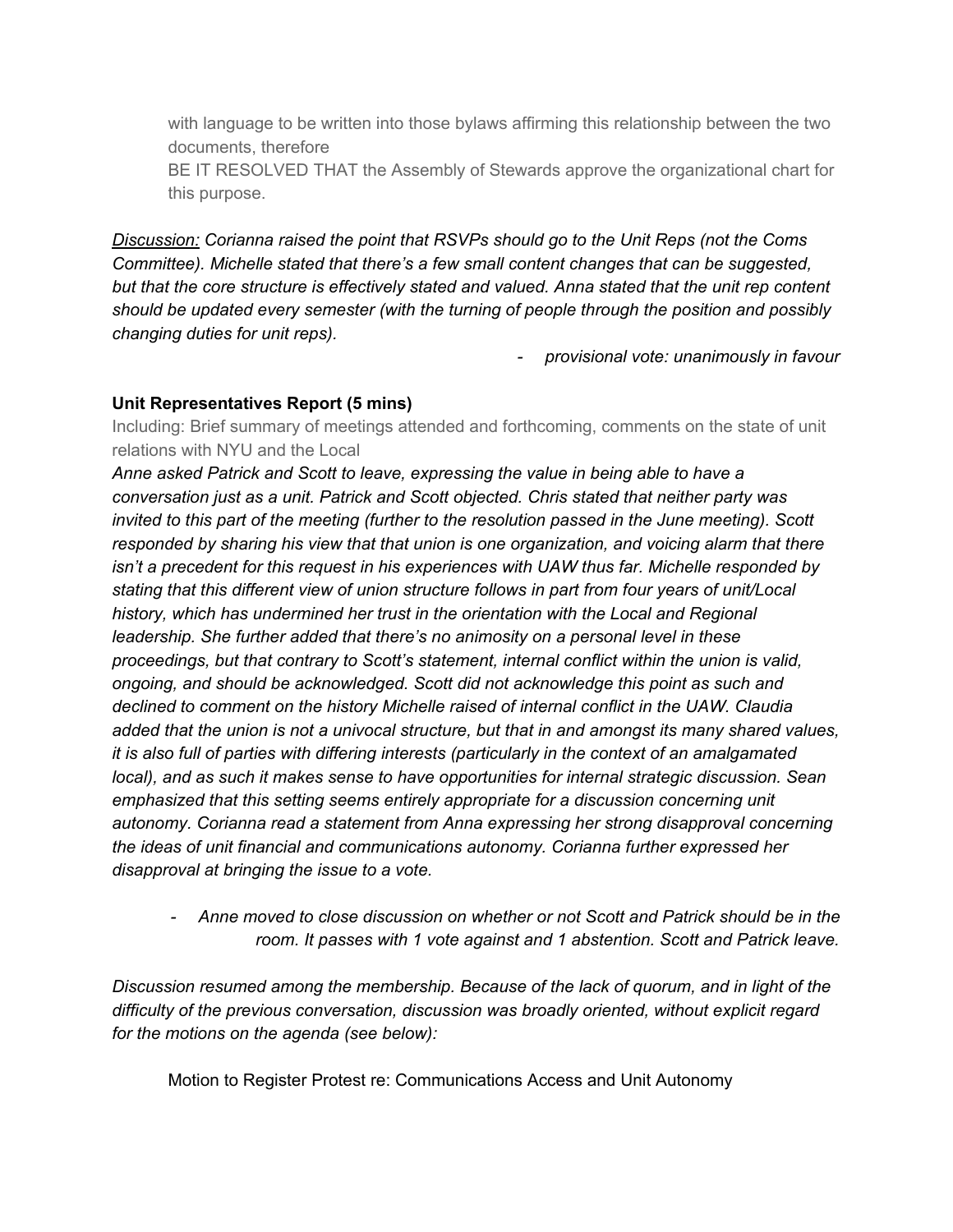WHEREAS On June 23, Communications Committee declared intent to switch over control of social media and email accounts in the unit's name to unit control per the Articles of Representation and Election, opening a period of eight (8) days for comment and content migration; and

WHEREAS On June 30, Sub-Region director Scott Sommer responded by changing passwords of previously jointly-managed Twitter and email accounts and deleting personal accounts created on the website, pending "resolution" in an in-person meeting two weeks later; and

WHEREAS This action, executed without warning or dialog, significantly impeded the communications committee from performing its work; and

WHEREAS On June 12 at this in-person meeting, Sommer offered to restore access to Twitter and Facebook, and significantly limited access to the website, with no changes to email access pending switch-over to a unit- and local-managed email client; and

BE IT RESOLVED THAT The Assembly of Stewards registers continued protest against this gate-keeping practice and property- or "asset-" based mentality with which the Local and International view the media accounts bearing the unit's name; therefore

BE IT FURTHER RESOLVED THAT the Local and International's refusal to heed stipulations in the member-approved Articles of Representation and Election infringes on unit autonomy and will not stand as a precedent going forward.

#### Motion to Create a Finance Committee and Draft a Budget

WHEREAS, Article 35, sections 3c and 3d of the UAW International Constitution guarantee unit autonomy in unit matters and that a percentage of a unit's dues dollars may be set aside for the unit's discretionary use; and WHEREAS, The lack of unit budget significantly impedes the efficient work of

organization and mobilization efforts on campus; and

WHEREAS, This assembly rejects the practice and logic of

clientalism/paternalism that undergirds Local 2110's current orientation towards GSOC; therefore

BE IT RESOLVED THAT the Assembly of Stewards form a Finance Committee with the purpose of drafting a proposed budget for the unit's autonomous operations in 2015-2016 academic year; therefore

BE IT FURTHER RESOLVED THAT This budget be put to a vote in the August Assembly of Stewards and subsequently presented to Local 2110; and BE IT FURTHER RESOLVED THAT The Assembly of Stewards, its Unit Representatives, and its Allies call upon Local 2110 to approve the budget and create a bank account for the use of the GSOC Finance Committee; and BE IT FURTHER RESOLVED THAT the Finance Committee's role shall continue as a permanent standing committee with responsibilities to be drafted by the Bylaws Committee this summer.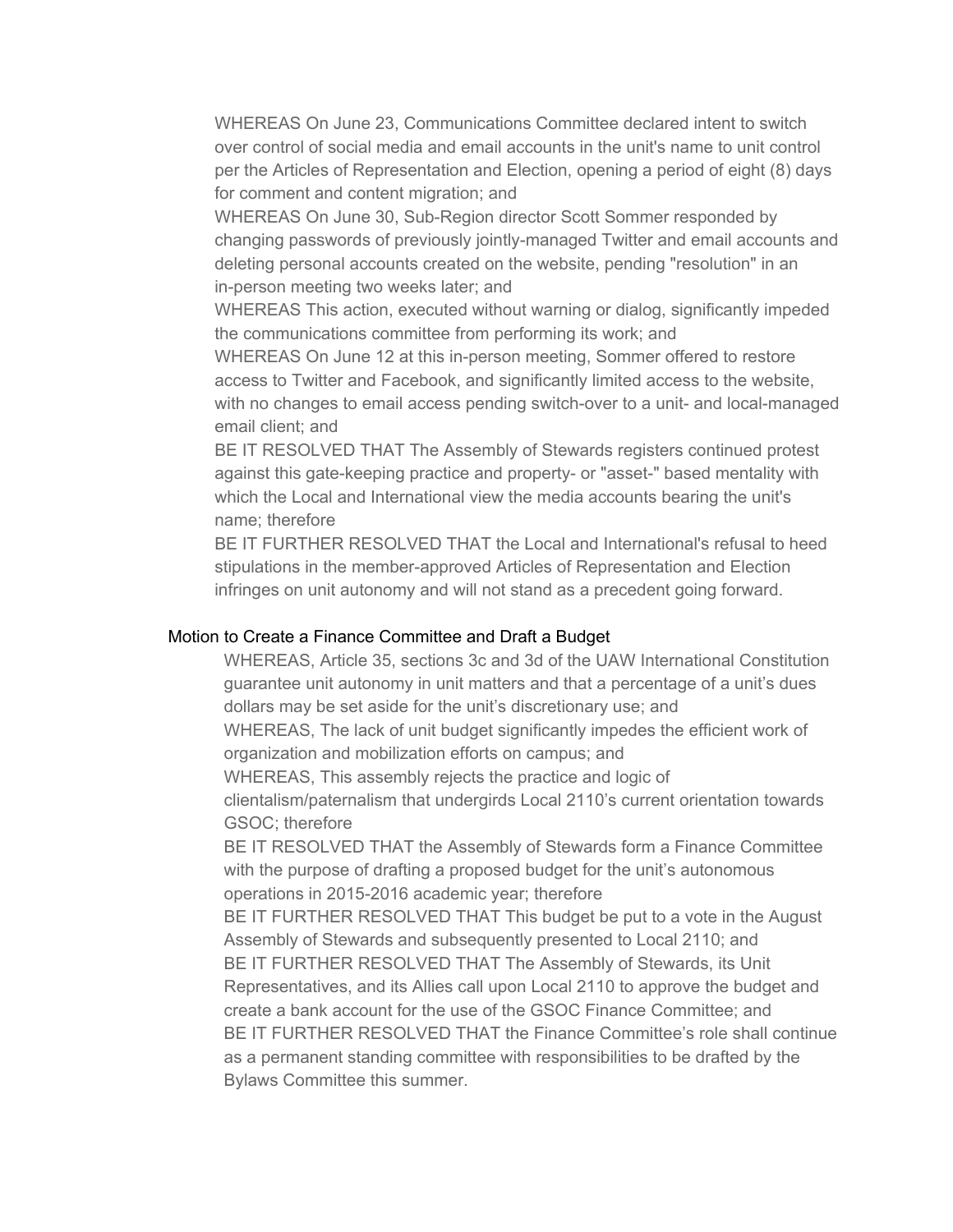*Chris and Anne reviewed some of the history of the conflict between the unit and the larger UAW administration, including recent the lock out of the Coms committee from the unit's tools and the refusal on the part of the Local's president to discuss the possibility of a budget (even modest) for the unit based on a % of dues withholding or a yearly lump sum. The unit reps shared their frustration with the UAW staff's paternalistic attitude towards GSOC members, as well as the clientistic ethos that seems to undergird their thinking (clientalism is a form of governance in which a patron distributes resources in a discretionary way, without guiding policies or a great deal of democratic oversight, brokering favours and consolidating their power as a gatekeeper of resources). Seana added that, in recent conversations with the UAW regarding these issues, GSOC has in effect been "put on probation," with more resources and freedoms to follow after the establishment of friendlier (more compliant?) relations.*

*Discussion: Corianna contextualized some of the UAW's hostility by expressing her disapproval at somewhat hostile (& therefore ineffective) nature of the unit's recent communication to the UAW regarding communications. She emphasized the need to make the best relationship with the people that are we are working with. Michelle responded that this relationship often has high personal costs. She brought up the bullying and abuse suffered by bargaining committee members from the UAW and expressed her support & trust of the unit reps regarding their interests and tactics. She added that UAW elected leaders and staff from both the Local and International have treated us in a very patronizing way for years, long excluding students from meetings, and that there needs to be a change and a fight for autonomy and dignity. Claudia* stated that while our interests as a unit overlap a lot with the larger UAW, and that there are *pros and cons to approaching these issues through the motions on the table, as a growing unit* we have to time our battles well. In her role as the head of Bylaws, Claudia pointed out that it *behooves units to push on these issues to insist on our rights. Sean affirmed support for the unit reps, and objected to Scott and Patrick's framing of the unit's approach as divisive. He reframed the issue as one of basic, strategic access to tools and fundamental democratic rights which* should be brought up now. Chris agreed of the tone of his initial Coms email was not ideal, but *that the response on behalf of the Local and International (suddenly changing passwords without any warning or discussion) really compromised his trust in them. He emphasized that* this is a structural issue, not a personal one, and that we need to be very careful to not allow *these arguments to stay in emotional registers. Corianna affirmed the need to be strategic in tone, particularly given the proclivity towards the affective economy of our relationship with the UAW, and in action and that these motions might not be ideal to that end. She asked what we might need to regain trust in them (and vice versa) and how that conversation might come to pass. Claudia suggested that the UAW might begin by taking a more supportive and transparent (and less emotional and obstructionist) approach to protocols (such as Bylaws), even if it isn't their intent to produce such barriers.*

> *Going forward, we'll try and smooth the waters, while still standing firm (and even escalating) by our core values.*